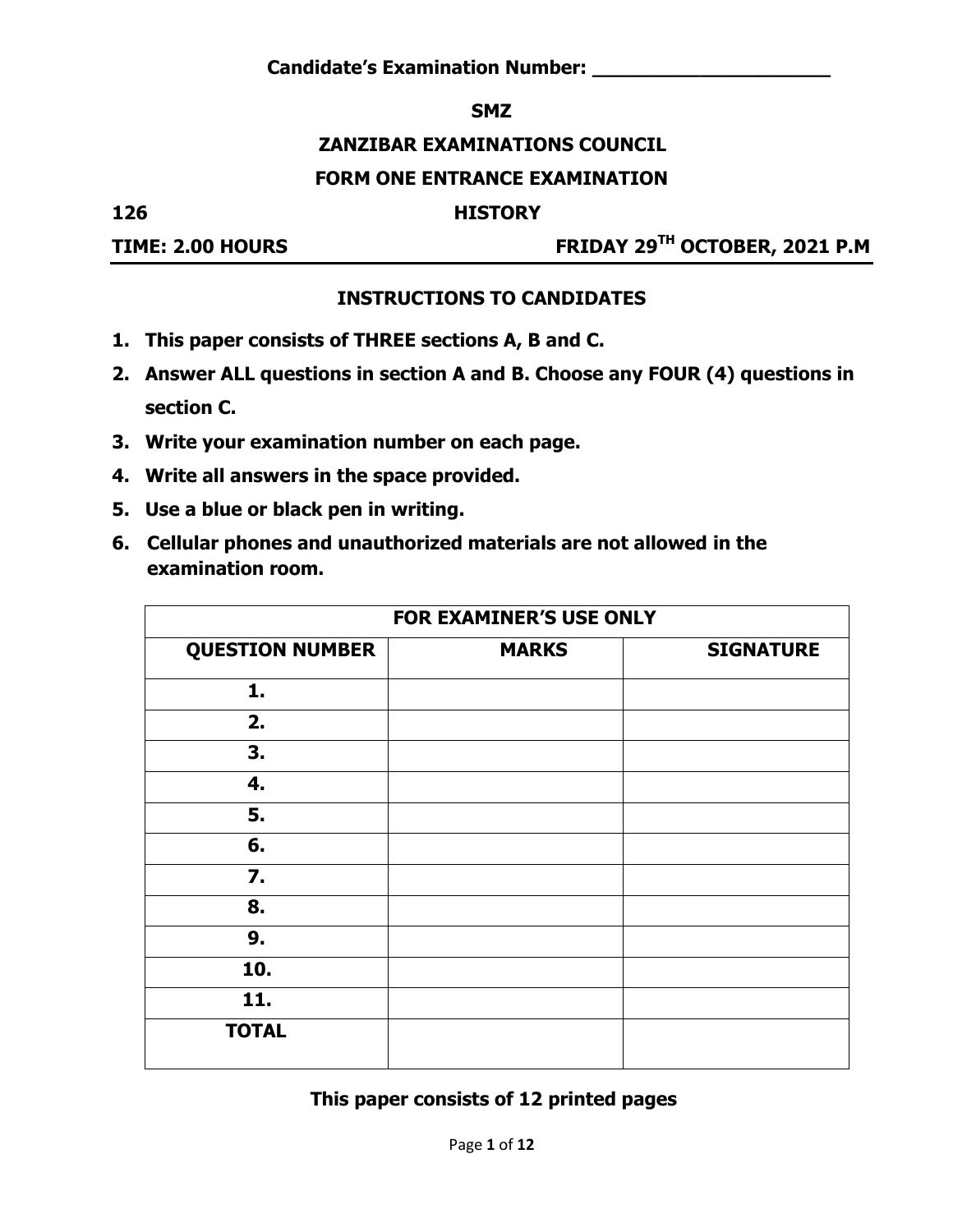# **SECTION A: (20 Marks)**

## **Answer ALL questions in this section.**

- 1. Choose the **correct** answer from the given alternatives and write its letter in the table below.
	- i. Which one of the following companies was established by the William Mackinnon?
		- A. British East African Company
		- B. British South African Company
		- C. German East African Company
		- D. Royal Niger Company
	- ii. Who was the President of Zanzibar from 1980 to 1990?
		- A. Hon. Aboud Jumbe Mwinyi
		- B. Hon. Amani Abeid Karume
		- C. Hon. Idris Abdul Wakil
		- D. Hon. Salmin Amour Juma
	- iii. In which date did the Zanzibar Revolution take place?
		- A. 10 January 1964
		- B. 11 January 1964
		- C. 12 January 1964
		- D. 13 January 1964
	- iv. Who was the founder of indirect rule policy in Africa?
		- A. Donald Cameroon
		- B. Edward Twinning
		- C. Friedrick Lurgard
		- D. Richard Tumbull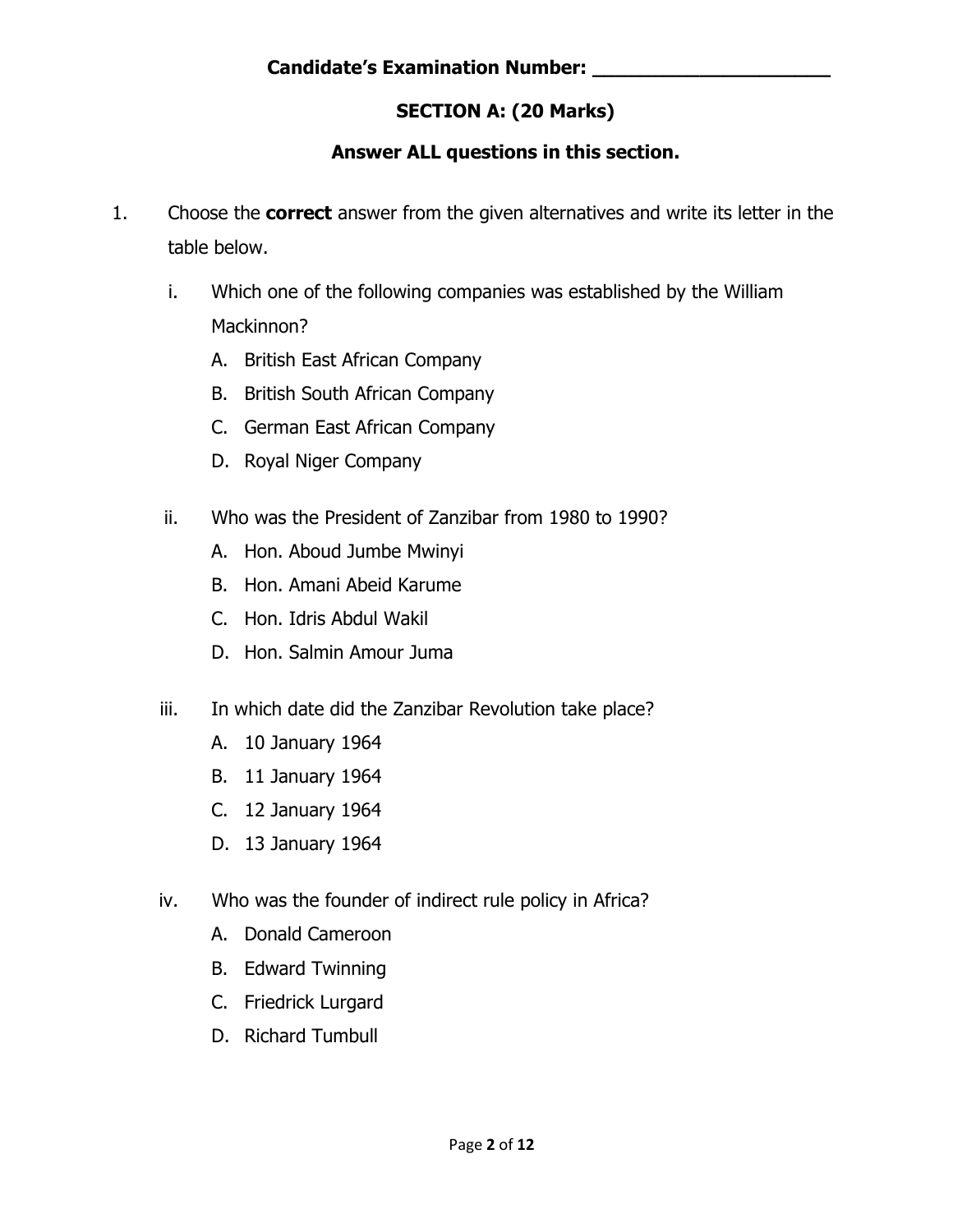### **Candidate's Examination Number: \_\_\_\_\_\_\_\_\_\_\_\_\_\_\_\_\_\_\_\_**

- v. Which of the following is the correct list of member states of the East African Community?
	- A. Tanzania, Kenya, Uganda, Zambia, Zimbabwe and Malawi
	- B. Zambia, Sudan, Uganda, Congo, Mozambique and Tanzania
	- C. Congo, Malawi, Uganda, Rwanda, Zambia and Chad
	- D. Kenya, Tanzania, Uganda, Rwanda, Burundi and Sudan
- vi. In which year was the Heligoland Treaty signed?
	- A. 1878
	- B. 1880
	- C. 1899
	- D. 1890
- vii. Which one of the following economic activities was **NOT** among the main sectors of the colonial economy?
	- A. Agriculture
	- B. Banking
	- C. Mining
	- D. Pastoralism
- viii. What was the real name of Tippu Tip who was a famous slave trader?
	- A. Barghash bin Said Al-Busaid
	- B. [Juan Bautista de Anza](https://en.wikipedia.org/wiki/Juan_Bautista_de_Anza)
	- C. Hamad bin Muhammad bin Juma
	- D. Hassan Ahmed Bin Ahmed
- ix. TANU was formed from the transformation of which of the following parties?
	- A. ASP
	- B. TAA
	- C. TTCSA
	- D. ZAA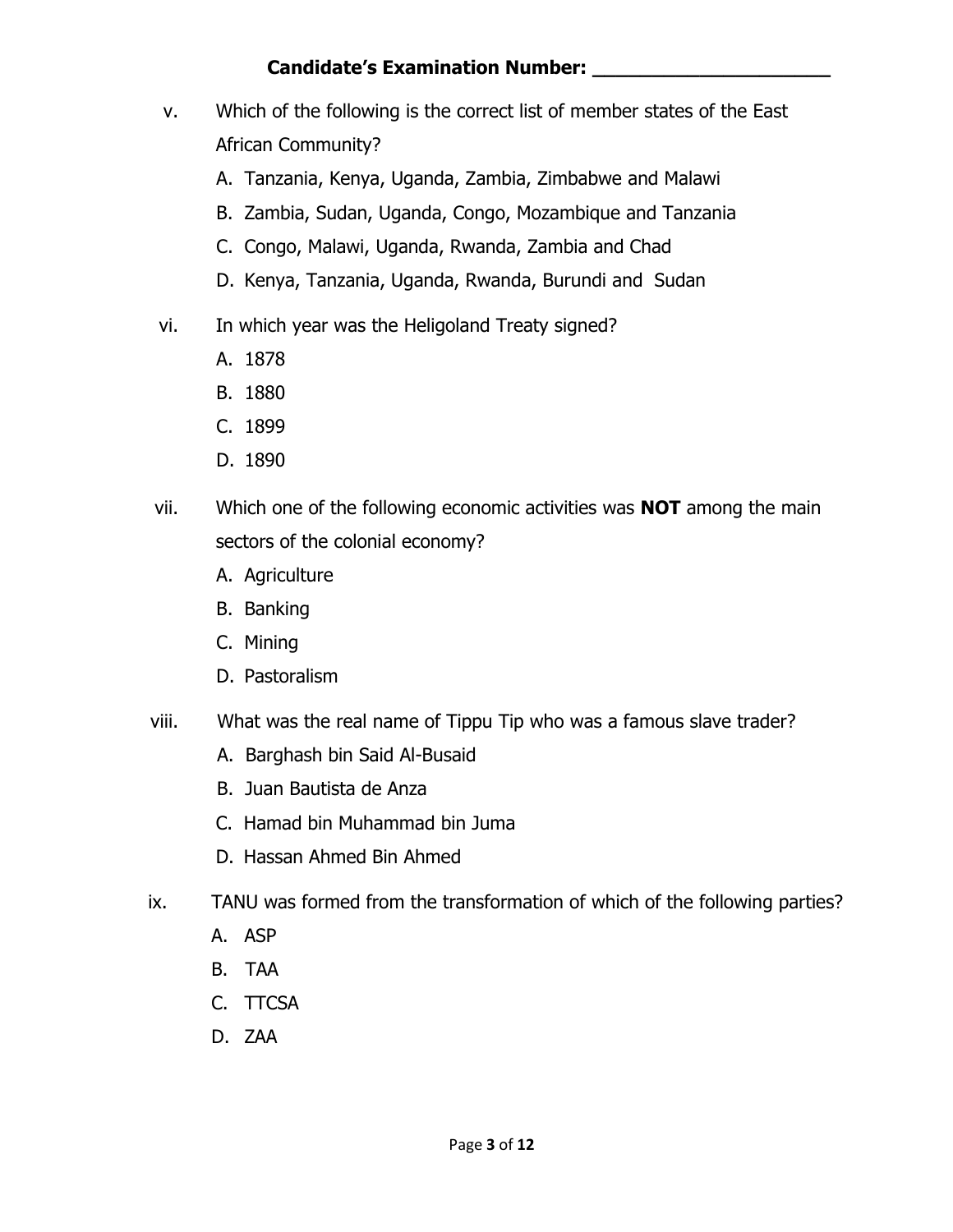### **Candidate's Examination Number: \_\_\_\_\_\_\_\_\_\_\_\_\_\_\_\_\_\_\_\_**

- x. Where is the headquarters of SADC located?
	- A. Abuja, Nigeria
	- B. Arusha, Tanzania
	- C. Bujumbura, Burundi
	- D. Gaborone, Botswana

#### **ANSWERS**

|  | Ϊİ |  | ٧I | vii | viii | IA. |  |
|--|----|--|----|-----|------|-----|--|
|  |    |  |    |     |      |     |  |

- 2. Write **True** if the statement is correct or **False** if the statement is incorrect in the table below.
	- i. During the struggle for independence, Zanzibar had only one political party.
	- ii. Zanzibar was once ruled by German.
	- iii. The TANU party faced a financial challenge during the struggle for independence.
	- iv. The British was the first nation to colonize Tanganyika.
	- v. USSR supported the establishment of monoparty system in Africa.
	- vi. During the colonial period, the provision of health care based on race, gender and religion.
	- vii. Zimbabwe got her independence on 18/04/1978.
	- viii. The Gambia, Ivory Coast and Liberia are among the member states of ECOWAS.
	- ix. Under communalism, there was no individual ownership of land.
	- x. The guerrilla war in Mozambique began in 1964.

#### **ANSWERS**

| ш, | <br>ш. | iii. | iv. | ν. | vi. | vii. | viii. | IV<br>IA. | Λ. |
|----|--------|------|-----|----|-----|------|-------|-----------|----|
|    |        |      |     |    |     |      |       |           |    |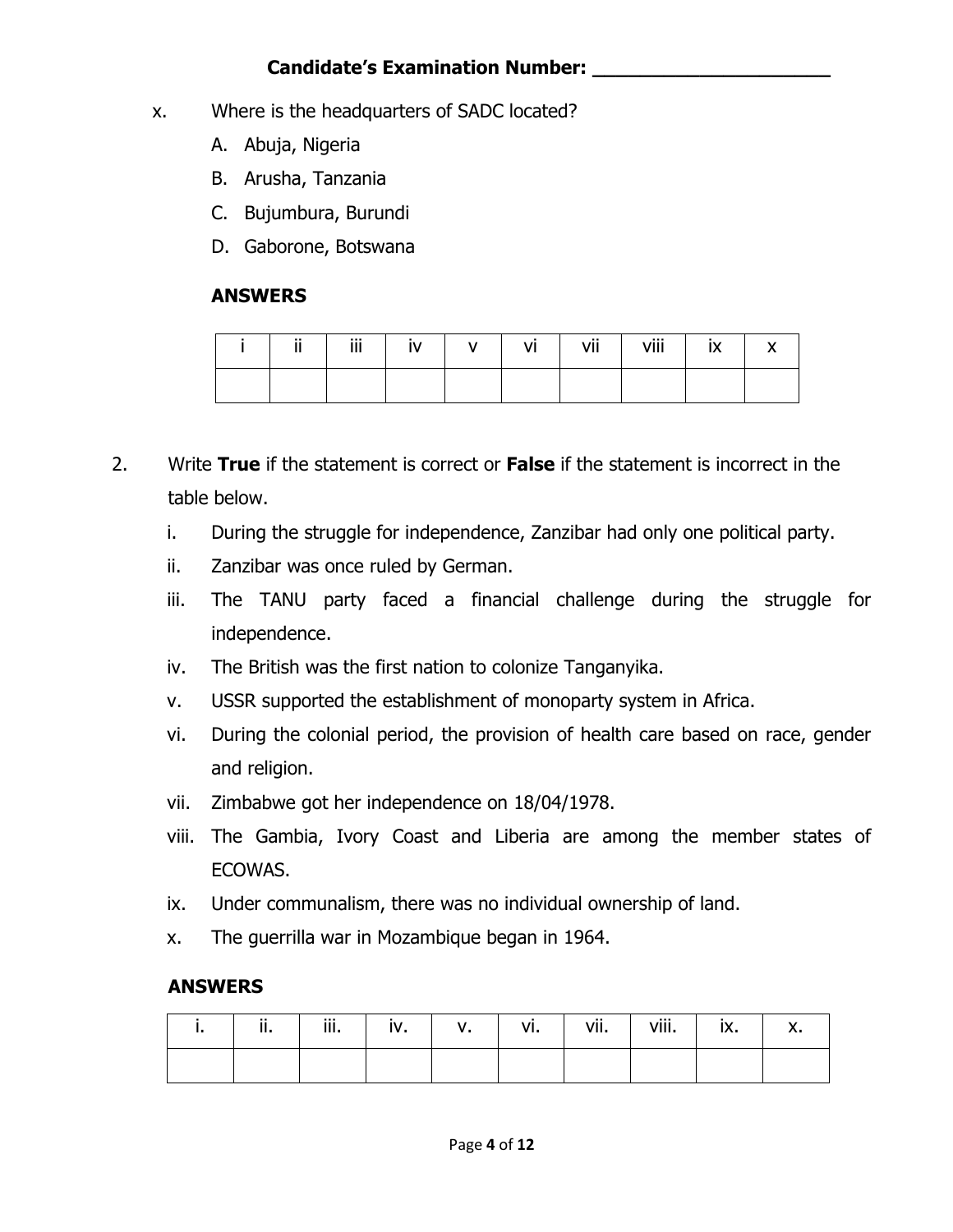# **SECTION B: (40 Marks)**

### **Answer ALL questions in this section.**

3. Match the correct answer from **LIST B** which corresponds to **LIST A** and write the letter of the correct answer in the table provided.

| <b>LIST A</b>         |               | <b>LIST B</b>                                  |
|-----------------------|---------------|------------------------------------------------|
| i. Berlin Conference  |               | a. Was a Ghanaian Politician and Revolutionary |
| ii. Heligoland Treaty | b.            | Organized by Patrice Lumumba                   |
| iii. ASP              | $C_{\bullet}$ | Formed in 1954                                 |
| iv. Kwame Nkrumah     | d.            | Signed between the German and Great Britain    |
| v. ZNP                | e.            | Formed in 1957                                 |
|                       | f.            | Organized by Otto Von Bismarck                 |
|                       | g.            | Signed between the German and France           |
|                       | h.            | Signed in September 1822                       |

#### **ANSWERS**

|  | $\cdots$ |  |
|--|----------|--|
|  |          |  |

4. Fill the blanks with the correct word given in the table below.

| <b>Modern names</b>                                                                  | <b>Old names</b>                       |  |  |  |  |
|--------------------------------------------------------------------------------------|----------------------------------------|--|--|--|--|
| a. Ghana<br>b.<br>c. Malawi<br>d.<br>e. Burkina Faso                                 | Northern Rhodesia<br><b>Basutoland</b> |  |  |  |  |
| Zambia, Ivory coast, Upper Volta, Gold Coast, Msumbiji,<br><b>Nyasaland, Lesotho</b> |                                        |  |  |  |  |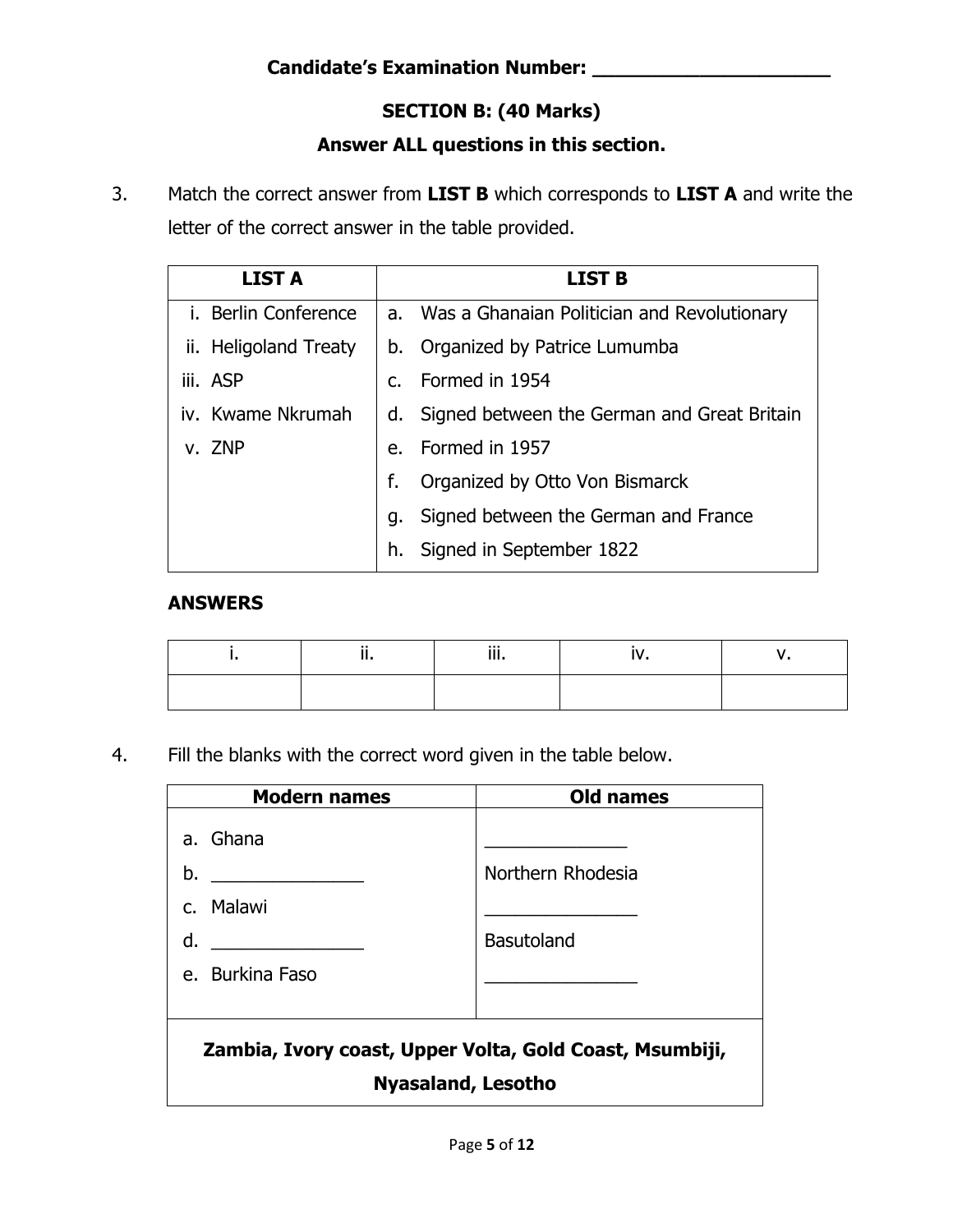# **Candidate's Examination Number: \_\_\_\_\_\_\_\_\_\_\_\_\_\_\_\_\_\_\_\_**

| 5. |              | Answer the following questions in brief.                                                                                               |
|----|--------------|----------------------------------------------------------------------------------------------------------------------------------------|
|    |              | a) List two (2) features of Feudal mode of production.                                                                                 |
|    |              | i.<br><u> 1989 - Johann Stoff, deutscher Stoff, der Stoff, der Stoff, der Stoff, der Stoff, der Stoff, der Stoff, der S</u>            |
|    |              | ii.<br><u> 1989 - Johann John Stone, martin de Brasilia (h. 1989).</u>                                                                 |
|    | b)           | Write the long form of the following abbreviations.                                                                                    |
|    |              | AMNUT<br>i.<br><u> 2000 - Jan Barnett, mars and de format de la propinsion de la propinsion de la propinsion de la propinsion de l</u> |
|    |              | ii. ZPPP                                                                                                                               |
|    | $\mathsf{C}$ | Write two (2) differences between direct and indirect rule system                                                                      |
|    |              | i.                                                                                                                                     |
|    |              | <u> 1989 - Jan Barnett, mars ann an t-Amhainn an t-Amhainn an t-Amhainn an t-Amhainn an t-Amhainn an t-Amhainn an </u><br>ii.          |
|    |              | d) Identify two (2) demands which fought by Basukuma Union in 1938 during the                                                          |
|    |              | early phase of the struggle for Independence in Zanzibar.                                                                              |
|    |              | i.                                                                                                                                     |
|    |              | ii.<br><u> 1989 - Johann Barn, mars an t-Amerikaansk politiker (* 1908)</u>                                                            |
|    | e)           | Name two (2) International Organizations which supported Zimbabwe in the                                                               |
|    |              | struggle for her independence.                                                                                                         |
|    |              | i.                                                                                                                                     |
|    |              | ii.                                                                                                                                    |
|    |              | <b>SECTION C: (40 Marks)</b>                                                                                                           |
|    |              | Answer any FOUR (4) questions in this section.                                                                                         |
|    |              |                                                                                                                                        |
| 6. |              | Explain four (4) challenges faced Mozambique in the struggle for her Independence.                                                     |
|    |              |                                                                                                                                        |

\_\_\_\_\_\_\_\_\_\_\_\_\_\_\_\_\_\_\_\_\_\_\_\_\_\_\_\_\_\_\_\_\_\_\_\_\_\_\_\_\_\_\_\_\_\_\_\_\_\_\_\_\_\_\_\_\_\_\_\_\_\_\_\_\_\_\_\_\_

\_\_\_\_\_\_\_\_\_\_\_\_\_\_\_\_\_\_\_\_\_\_\_\_\_\_\_\_\_\_\_\_\_\_\_\_\_\_\_\_\_\_\_\_\_\_\_\_\_\_\_\_\_\_\_\_\_\_\_\_\_\_\_\_\_\_\_\_\_

\_\_\_\_\_\_\_\_\_\_\_\_\_\_\_\_\_\_\_\_\_\_\_\_\_\_\_\_\_\_\_\_\_\_\_\_\_\_\_\_\_\_\_\_\_\_\_\_\_\_\_\_\_\_\_\_\_\_\_\_\_\_\_\_\_\_\_\_\_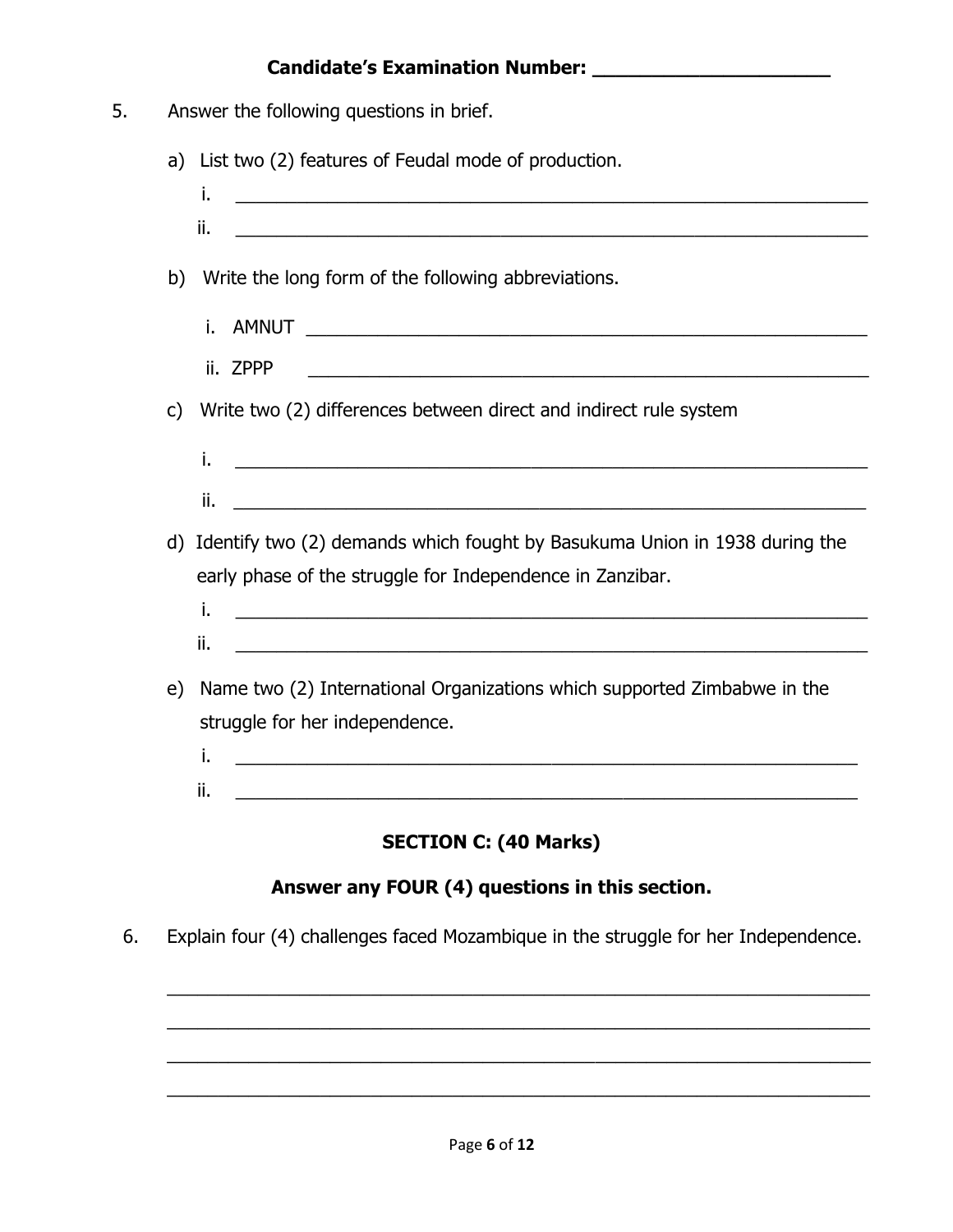

 $7.$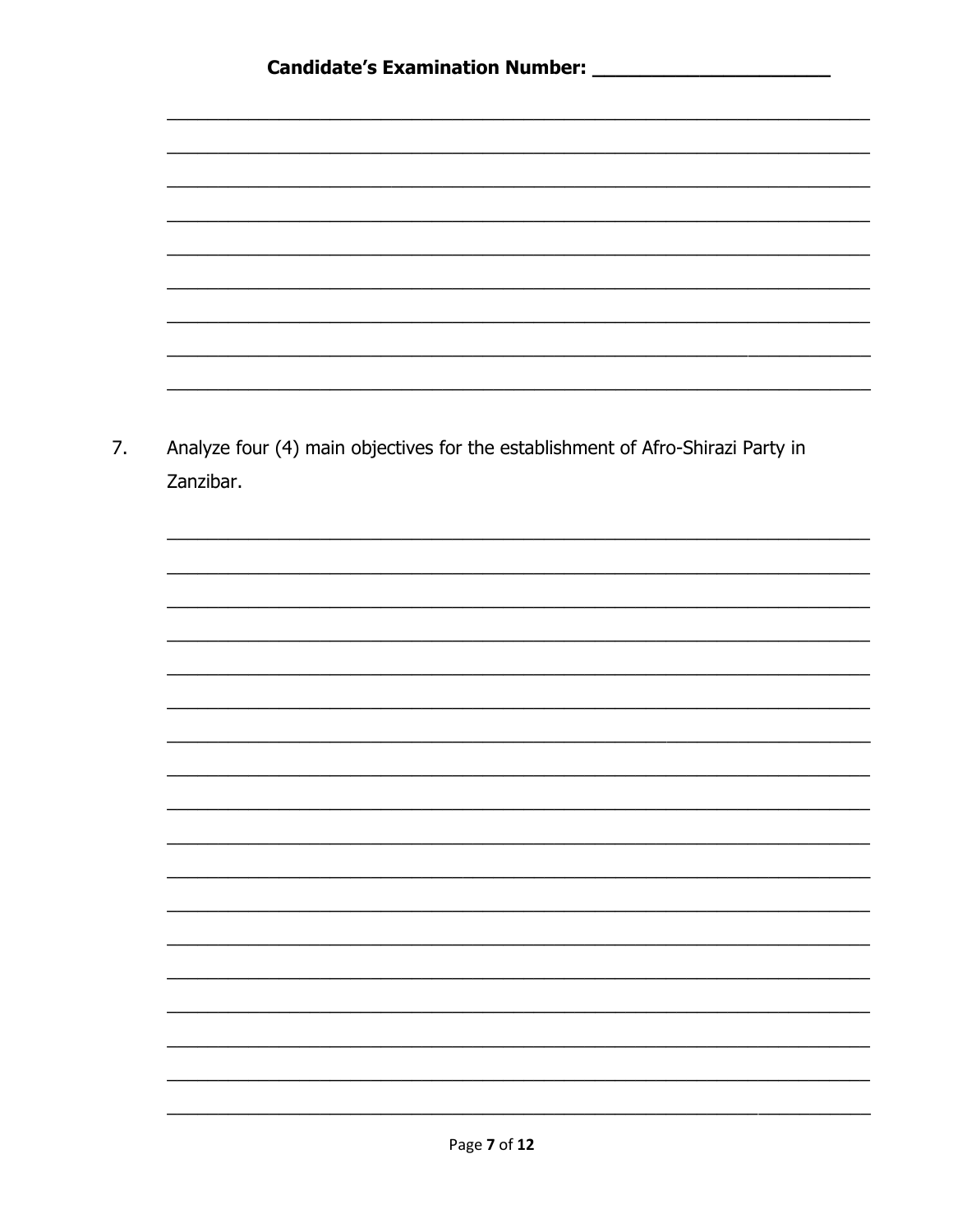8. Describe four (4) reasons that led to the invasion of Zanzibar by the colonialists.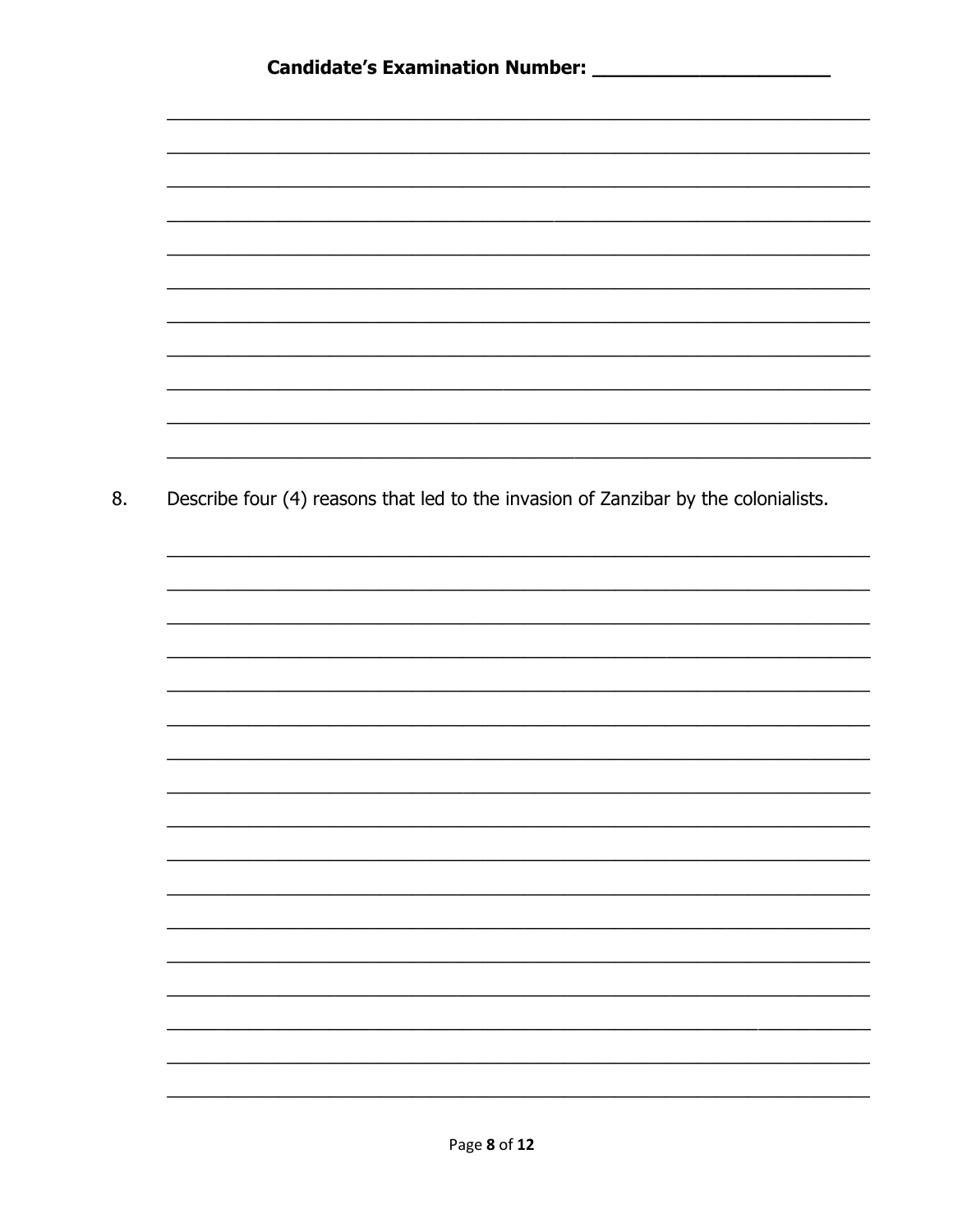| a) Define the term colonial education.                                |
|-----------------------------------------------------------------------|
|                                                                       |
|                                                                       |
|                                                                       |
|                                                                       |
|                                                                       |
| b) Analyze four (4) negative effects of colonial education in Africa. |
|                                                                       |
|                                                                       |
|                                                                       |
|                                                                       |
|                                                                       |
|                                                                       |
|                                                                       |
|                                                                       |
|                                                                       |
|                                                                       |
|                                                                       |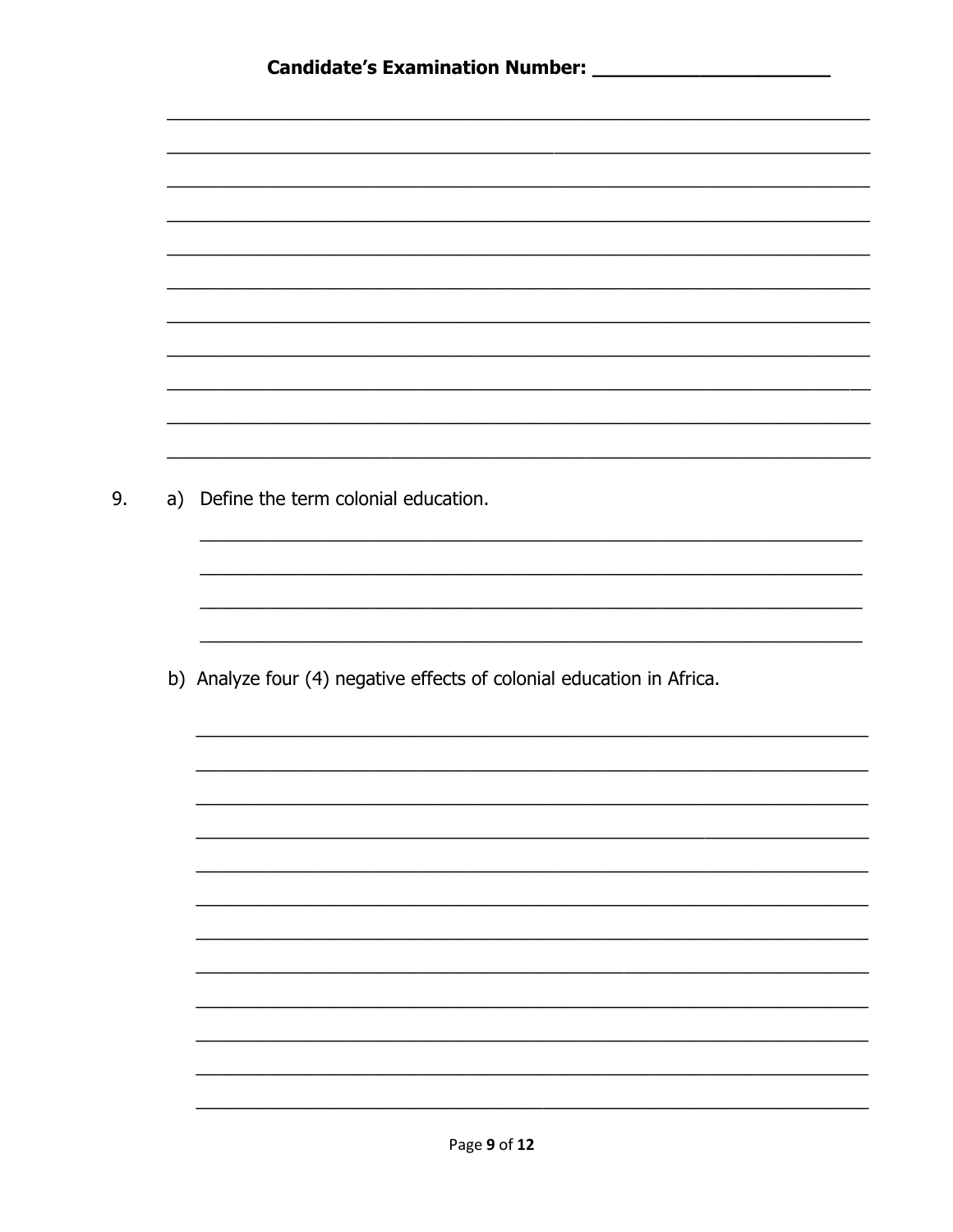| Briefly explain four (4) negative impact of colonial economy to African societies. |  |  |
|------------------------------------------------------------------------------------|--|--|
|                                                                                    |  |  |
|                                                                                    |  |  |
|                                                                                    |  |  |
|                                                                                    |  |  |
|                                                                                    |  |  |
|                                                                                    |  |  |
|                                                                                    |  |  |
|                                                                                    |  |  |
|                                                                                    |  |  |
|                                                                                    |  |  |
|                                                                                    |  |  |
|                                                                                    |  |  |
|                                                                                    |  |  |
|                                                                                    |  |  |
|                                                                                    |  |  |
|                                                                                    |  |  |
|                                                                                    |  |  |
|                                                                                    |  |  |
|                                                                                    |  |  |
|                                                                                    |  |  |
|                                                                                    |  |  |
|                                                                                    |  |  |